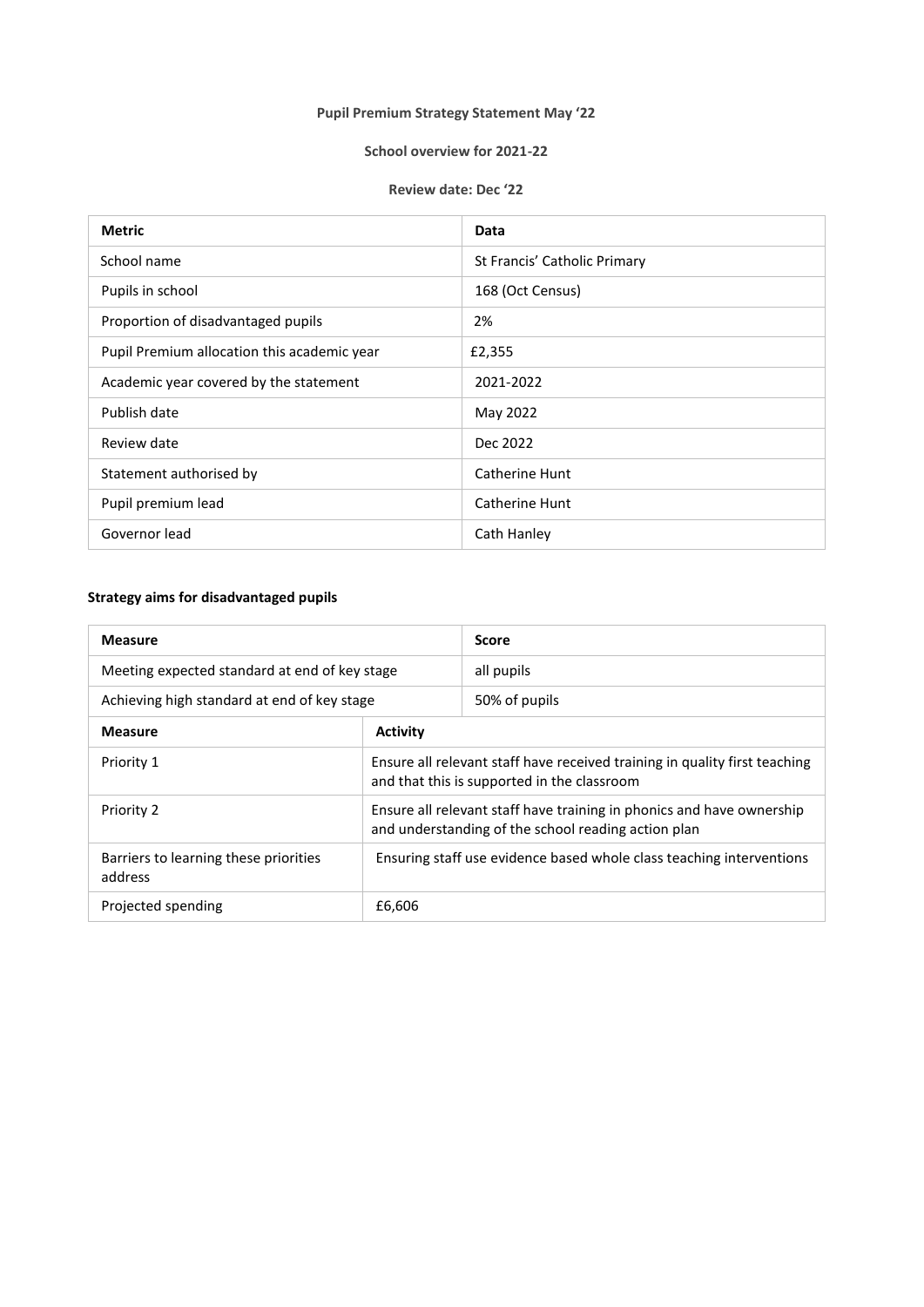### **Teaching priorities for current academic year**

| Aim                            | <b>Target</b>                                                      | <b>Target date</b> |
|--------------------------------|--------------------------------------------------------------------|--------------------|
| Progress in Reading            | Achieve national average progress scores in KS2<br>Reading         | Sept 22            |
| Progress in Writing            | Achieve national average progress scores in KS2<br>Writing         | Sept 22            |
| <b>Progress in Mathematics</b> | Achieve national average KS2 Mathematics<br>progress score         | Sept 22            |
| <b>Phonics</b>                 | Achieve an 87% pass rate for year 1 and 2                          | July 22            |
| Other                          | Strong partnerships between home and school for<br>all PP families | July 22            |

#### **Targeted academic support for current academic year**

| <b>Measure</b>                                   | <b>Activity</b>                                                                                                                                       |
|--------------------------------------------------|-------------------------------------------------------------------------------------------------------------------------------------------------------|
| Priority 1                                       | All relevant staff receive phonics training and have a good<br>understanding of how phonics is taught in the school systematically<br>and effectively |
| Priority 2                                       | Establish regularly targeted small group work in reading and maths<br>for any disadvantaged pupils in danger of falling behind                        |
| Barriers to learning these priorities<br>address | Encouraging wider reading for pleasure and good learning habits and<br>attitudes in disadvantaged pupils                                              |
| Projected spending                               | £4.073                                                                                                                                                |

# **Wider strategies for current academic year**

| <b>Measure</b>                                   | Activity                                                                                                           |
|--------------------------------------------------|--------------------------------------------------------------------------------------------------------------------|
| Priority 1                                       | Ensuring children receive a nutritious and well balanced school<br>dinner                                          |
| Priority 2                                       | Ensuring attendance of disadvantaged children at least<br>commensurate with peers - offer breakfast club provision |
| Priority 3                                       | Ensuring Pupil Premium children have access to wider opportunities<br>offered by the school                        |
| Barriers to learning these priorities<br>address | Limited access to the full provision offered by the school through<br>absence or financial difficulties            |
| Projected spending                               | £2,533                                                                                                             |

### **Monitoring and Implementation**

| Area            | Challenge                                                                         | <b>Mitigating action</b>                                                   |
|-----------------|-----------------------------------------------------------------------------------|----------------------------------------------------------------------------|
| <b>Teaching</b> | Ensuring enough time is given over to<br>allow for staff professional development | Use of INSET days and additional cover<br>being provided by senior leaders |